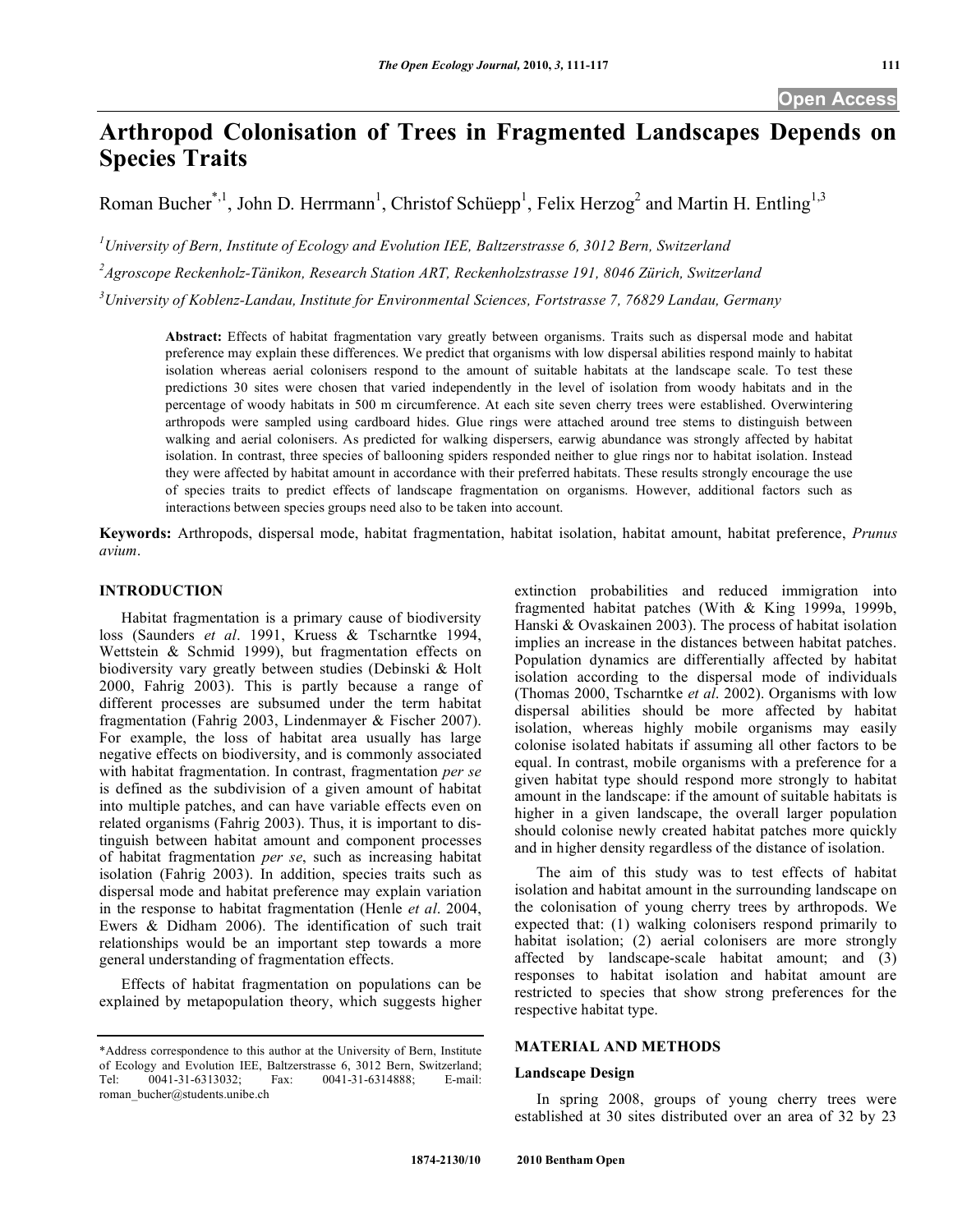km north and west of the city of Berne in the Swiss plateau. Maps showing the percentage of woody habitats within a 500 m radius were generated in ArcGIS version 9.2 (ESRI Redlands, CA). Official land-use data (Vector25, swisstopo, Wabern) were converted into a  $10 \times 10$  m grid of either woody or other habitat types. For each grid, the percentage



**Fig. (1).** Independent variation of habitat amount and isolation among the thirty study sites (Differences between means:  $F_{2,27}$  = 0.01,  $p = 0.99$ ; Homogeneity of variances: Levene statistic = 0.10, p  $= 0.91$ ).

of woody habitats was calculated within a 500 m radius. Using these maps, suitable sites for tree planting were located in the field that formed a gradient from low to high percentages of woody habitats in the surrounding landscapes. The sites had to be at least 750 m from existing sites, to avoid strong overlap between landscape sectors. Independent of the variation in the percentage of woody habitat the sites had three different levels of habitat isolation: Ten of the sites were directly adjacent to forest to represent no isolation from woody habitat. Another ten sites had no forest within 100 m radius but were connected to forest by hedges or single standing trees. The remaining ten sites were isolated from any woody habitat by at least 100 m distance through open farmland. The sites varied independently in the percentage of woody habitat in the surrounding landscape and in the degree of isolation from other woody habitats (Fig. **1**; see also Farwig *et al*. 2009). Woody habitats were divided into forest (dense broadleaf or mixed forest) and semi-open habitats (forest edge, hedgerows, orchards, single standing trees) because some arthropods are selective between the two (Table **2**). The percentage of forest within a radius of 500 m varied from 0.2% up to 72.0% between the 30 sites. The percentage of semi-open habitat varied between 2.2% and 6.6%. The three levels of habitat isolation remained independent of habitat amount after division into forest and semi-open habitats (Forest:  $F_{2,27}$  < 0.01, p = 0.99; Levene statistic = 0.11, p = 0.90; Semi-open habitats:  $F_{2,27} = 0.71$ , p  $= 0.50$ ; Levene statistic  $= 0.35$ ,  $p = 0.71$ ). The percentages of forest and of semi-open habitats showed no strong correlation ( $r = -0.058$ ,  $p = 0.76$ ).

#### **Study Sites and Field Methods**

In March 2008, seven four-year old cherry trees (*Prunus avium*) were planted at each of the 30 sites. The trees were planted in a row on permanent grassland and were 3 m apart from each other. Before planting, arthropods overwintering on the trees were killed with winter oil (Syngenta Agro AG, 8157 Dielsdorf, Switzerland) to standardize the starting condition of tree colonisation. A glue ring (7 cm width; W. Neudorff GmbH KG, 31860 Emmerthal, Germany) was attached around the stem of three trees in each group, to prevent colonisation by walking arthropods. The glue rings were renewed three times during the study period. Hides for arthropods were attached to the stem in the canopy of all trees. They consisted of a roll of corrugated cardboard with 5 cm diameter and a length of 15 cm. The top and sides were sealed with foil, and the bottom left open for entering arthropods. Arthropods use such hides as overwintering sites (Pekár 1999, Isaia *et al*. 2006). In late October 2008 the hides were collected and stored in a climate chamber at  $5^{\circ}$ C. Overwintering arthropods were counted and identified to species level if possible (Table **1**). We analysed five frequently observed species each with a unique combination of dispersal mode and habitat preference (Table **2**).

**Table 1. Spiders and Insects Observed in the Cardboard Rolls, with Numbers of Individuals and Numbers of Sites at which the Species was Found. The Frequently Observed fly** *Triarthria setipennis* **is a Parasitoid of the Earwig** *Forficula auricularia* **and was found as Pupae in the Cardboard Rolls**

| Group   | Family       | Genus       | <b>Species</b> | <b>Individuals</b> | <b>Sites</b> |
|---------|--------------|-------------|----------------|--------------------|--------------|
| Araneae | Anyphaenidae | Anyphaena   | accentuata     | 27                 | 16           |
|         | Araneidae    | Aculepeira  | ceropegia      | 4                  | 4            |
|         |              | Larinioides | cornutus       | 45                 | 11           |
|         |              | Nuctenea    | umbratica      | 75                 | 25           |
|         | Clubionidae  | Clubiona    | sp.            | 75                 | 22           |
|         | Dictynidae   | Dictyna     | arundinacea    | 13                 | 3            |
|         |              | Lathys      | humilis        | 3                  | 3            |
|         | Gnaphosidae  | Micaria     | sp.            |                    |              |
|         | Linyphiidae  | Erigone     | sp.            |                    |              |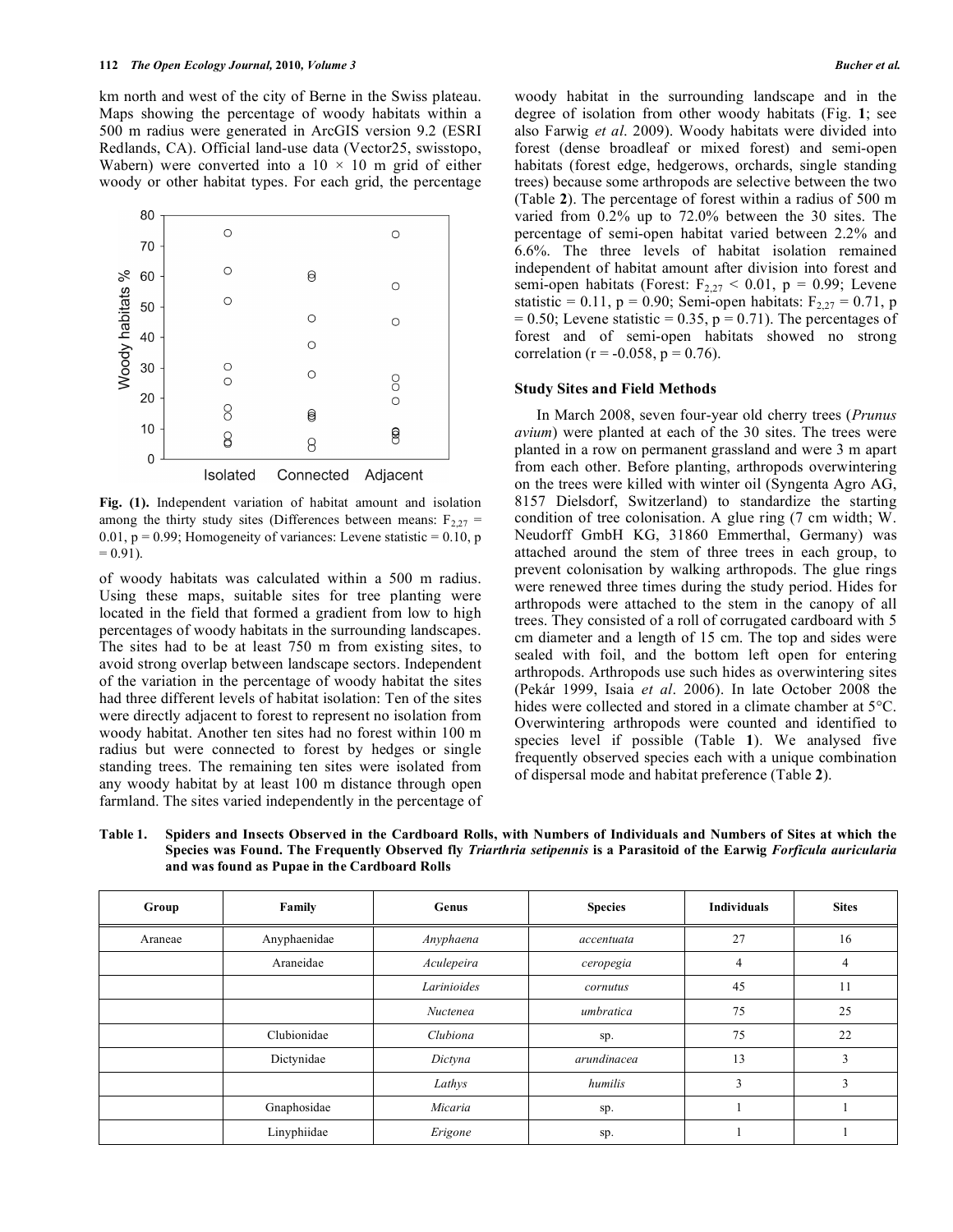**(Table 1) Contd…..**

| Group        | Family         | Genus            | <b>Species</b>  | <b>Individuals</b> | <b>Sites</b>     |
|--------------|----------------|------------------|-----------------|--------------------|------------------|
|              | Philodromidae  | Philodromus      | sp.             | 51                 | 23               |
|              | Salticidae     | Heliophanus      | flavipes        | $\mathbf{1}$       | $\mathbf{1}$     |
|              |                | Marpissa         | muscosa         | 15                 | 9                |
|              |                | Salticus         | scenicus        | $\mathbf{1}$       | $\mathbf{1}$     |
|              |                | Synageles        | venator         | 36                 | 12               |
|              | Tetragnathidae | Tetragnatha      | nigrita         | $\mathbf{1}$       | $\mathbf{1}$     |
|              | Thomisidae     | Diaea            | dorsata         | 2                  | $\overline{2}$   |
|              |                | <b>Xysticus</b>  | sp.             | $\sqrt{2}$         | $\overline{c}$   |
| Blattoptera  |                | Ectobius         | lapponicus      | $\mathbf{1}$       | $\mathbf{1}$     |
| Cicadina     | Cicadellidae   | Balcanocerus     | larvatus        | $\mathbf{1}$       | $\mathbf{1}$     |
|              |                |                  |                 | 9                  | 3                |
| Coleoptera   | Carabidae      | <b>Bembidion</b> | articulatum     | $\mathfrak{Z}$     | $\overline{2}$   |
|              |                | Demetrias        | atricapillus    | $\mathbf{1}$       | $\mathbf{1}$     |
|              | Chrysomelidae  | Oulema           | gallaeciana     | $\mathbf{1}$       | $\mathbf{1}$     |
|              |                |                  | melanopus       | 9                  | 5                |
|              | Coccinellidae  | Coccinella       | quinquepunctata | $\overline{c}$     | $\mathbf{1}$     |
|              |                |                  | septempunctata  | 34                 | 12               |
|              | Cryptophagidae | Ephistemus       | globulus        | $\mathbf{1}$       | $\mathbf{1}$     |
|              | Curculionidae  | Anthonomus       | sp.             | 6                  | $\overline{4}$   |
|              |                | Magdalis         | ruficornis      | $\mathbf{1}$       | $\mathbf{1}$     |
|              |                | Sitona           | lineatus        | 10                 | 6                |
|              | Lathridiidae   | Corticarina      | gibbosa         | $\boldsymbol{7}$   | 5                |
|              | Staphylinidae  | Leucoparyphus    | silphoides      | $\mathbf{1}$       | $\mathbf{1}$     |
|              |                | Oxytelus         | sculpturatus    | $\mathbf{1}$       | $\mathbf{1}$     |
|              | Anobiidae      | Grynobius        | planus          | $\mathbf{1}$       | 1                |
| Dermaptera   | Forficulidae   | Forficula        | auricularia     | 267                | $25\,$           |
| Diptera      | Muscidae       | Phaonia          | viarum          | $\mathbf{1}$       | $\mathbf{1}$     |
|              | Tachinidae     | Triarthria       | setipennis      | 115                | 23               |
| Heteroptera  | Anthocoridae   | Orius            | niger           | $\sqrt{2}$         | $\boldsymbol{2}$ |
|              | Lygaeidae      | Gastrodes        | abietum         | $\mathbf{1}$       | $\mathbf{1}$     |
|              |                | Heterogaster     | urticae         | $12\,$             | 5                |
|              |                | Rhyparochromus   | pini            | $\mathbf{1}$       | $\mathbf{1}$     |
|              | Nabidae        | Himacerus        | mirmicoides     | $\sqrt{2}$         | $\sqrt{2}$       |
| Hymenoptera  | Formicidae     | Myrmica          | sp.             | $\mathbf{1}$       | $\mathbf{1}$     |
|              |                | Tetramorium      | caespitum       | $\mathbf{1}$       | $\mathbf{1}$     |
|              | Chalcididae    |                  |                 | $\,8\,$            | 6                |
|              | Crabronidae    | Cerceris         | arenaria        | $\,1$              | $\mathbf{1}$     |
|              | Tenthredinidae |                  |                 | $\mathbf{1}$       | $\mathbf{1}$     |
|              | Vespidae       | Symmorphus       | sp.             | $\mathbf{1}$       | $\mathbf{1}$     |
|              |                | Vespula          | vulgaris        | $\mathbf{1}$       | $\mathbf{1}$     |
|              |                | Allodynerus      | rossii          | $\sqrt{2}$         | $\mathbf{1}$     |
| Lepidoptera  | Noctuidae      |                  |                 | $\overline{4}$     | $\overline{4}$   |
| Psocoptera   |                |                  |                 | $\overline{2}$     | $\mathbf{1}$     |
| Thysanoptera |                |                  |                 | $11\,$             | $\overline{9}$   |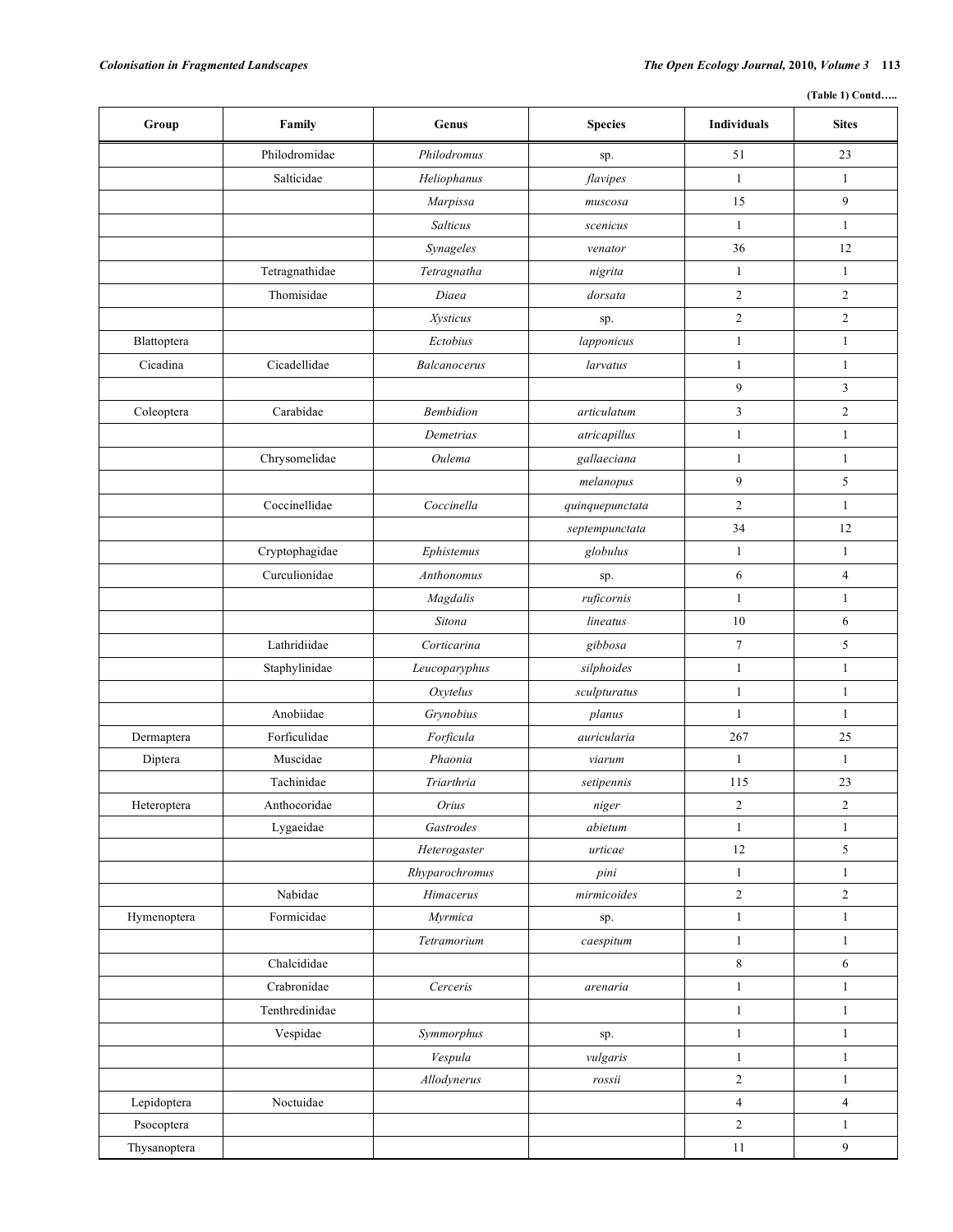**Table 2. Dominant Mode of Dispersal and Habitat Preference of the Investigated Species (after Hänggi** *et al***. 1995; Blandenier 2009)**

| <b>Species</b>        | <b>Dispersal</b><br>mode | <b>Habitat preference</b>     |  |
|-----------------------|--------------------------|-------------------------------|--|
| Forficula auricularia | Walking                  | Semi-open habitats and forest |  |
| Synageles venator     | Walking                  | Semi-open and open habitats   |  |
| Nuctenea umbratica    | Ballooning               | Semi-open habitats            |  |
| Larinioides cornutus  | Ballooning               | Semi-open and open habitats   |  |
| Anyphaena accentuata  | Ballooning               | Semi-open habitats and forest |  |

#### **Data Analysis**

The effect of glue rings was tested by comparing the abundance of the five arthropod species between the 210 trees. To analyse effects of the landscape parameters (habitat isolation and habitat amount) on the same five species, abundances were pooled per site. Tests were done using generalized linear models with quasi-Poisson error distributions in R version (2.8.1) (R development core team 2008). The effect of glue rings on the jumping spider *Synageles venator* (Lucas, 1836) was tested using Pearson's Chi-squared test, because the complete absence of the species from trees with glue rings did not allow generalized linear model calculation (Bolker *et al*. 2008).

### **RESULTS**

#### **Walking Colonisers**

The common earwig *Forficula auricularia* (Linnaeus, 1758) is a walking disperser inhabiting semi-open habitats and forest (Table **2**). In accordance with their walking dispersal, earwigs showed significantly higher abundances on trees without glue rings (Fig. 2A;  $t_{1,208} = -5.99$ , p < 0.001). As expected, earwig densities were strongly affected by isolation from woody habitats (Fig. 2B;  $t_{3,26} = 3.80$ ,  $p <$ 0.001). The response of earwigs to habitat amount was not significant (Figs. **2C**, **D**; Forest:  $t_{2,27} = -0.10$ ,  $p = 0.92$ ; Semiopen habitats:  $t_{2,27} = 1.18$ , p = 0.25).

The jumping spider *S. venator* is a walking disperser (Table **2**), and was only found on trees without glue rings (Fig. 2E;  $\chi^2 = 16$ , df = 1, p < 0.001). In accordance with its occurrence also in open habitats (Table **2**), *S. venator* showed no relation to the different levels of isolation from woody habitats (Fig.  $2F$ ; t<sub>3,26</sub> = 1.28, p = 0.21). Neither the amount of forest (Fig. 2G;  $t_{2,27} = -0.52$ ,  $p = 0.61$ ) nor the percentage of semi-open habitats (Fig. 2H;  $t_{2,27} = -0.87$ , p = 0.39) had a significant effect on the abundance of this jumping spider.

### **Aerial Colonisers**

The three remaining spider species, *Nuctenea umbratica* (Clerck, 1757), *Larinioides cornutus* (Clerck, 1757) and *Anyphaena accentuata* (Walckenaer, 1802), are known to disperse mostly by ballooning (Table **2**). In accordance with their aerial dispersal they showed no significant differences in abundance between trees with and without glue rings (Figs. 2I, M and Q; *N. umbratica*:  $t_{1,208} = 1.29$ ,  $p = 0.20$ ; *L. cornutus*:  $t_{1,208} = 0.67$ ,  $p = 0.50$ ; *A. accentuata*:  $t_{1,208} = 0.85$ , p  $= 0.40$ ). Isolation from woody habitats had no significant effect on the abundance of these spiders (Figs. **2J**, **N** and **R**; *N. umbratica*:  $t_{3,26} = 0.88$ ,  $p = 0.39$ ; *L. cornutus*:  $t_{3,26} = -1.13$ ,  $p = 0.27$ ; *A. accentuata*:  $t_{3,26} = 0.80$ ,  $p = 0.43$ ).

The two orb weaving spiders *N. umbratica* and *L. cornutus* prefer semi-open habitats (Table **2**). The abundance of these two spiders decreased with an increase in the percentage of forest in 500 m radius (Fig. **2K**, **O**; *N. umbratica*:  $t_{2,27} = -2.30$ ,  $p = 0.03$ ; *L. cornutus*:  $t_{2,27} = -1.87$ , p = 0.07). *N. umbratica* responded positively to higher amounts of semi-open habitats (Fig. 2L;  $t_{2,27} = 2.11$ , p = 0.04). No effect of the percentage of semi-open habitats on *L. cornutus* was found (Fig. 2P;  $t_{2,27} = -089$ ,  $p = 0.38$ ).

The ghost spider *A. accentuata* lives in semi-open habitats and in closed forest (Table **2**). In accordance with its habitat preference the abundance of this spider increased with the percentage of forest and with the percentage of semi-open habitats (Fig. 2S, T; Forest:  $t_{2,27} = 2.65$ ,  $p = 0.01$ ; Semi-open habitats:  $t_{2,27} = 2.13$ , p = 0.04).

#### **DISCUSSION**

#### **Habitat Isolation** *versus* **Habitat Amount**

Each of the five observed species showed a unique combination of dispersal mode and habitat preference. The responses to habitat isolation and/or habitat amount were also unique for each species. The earwig *F. auricularia* was the only species significantly affected by habitat isolation. This corresponds with their walking dispersal, and with their clear preference for woody habitats, which is absent in the second walking disperser, the jumping spider *S. venator*. As predicted, all three ballooning spiders did not respond to habitat isolation, but to habitat amount. Other studies on arthropods with high dispersal abilities show similar results (Krauss *et al*. 2003, Major *et al*. 2006). In accordance with our results, the majority of spiders inhabiting arable fields are known ballooners, and respond to habitat amount (Schmidt *et al*. 2008, Öberg *et al*. 2008). However, the response of spiders in the canopies of mature orchards were more variable, and included isolation effects on ballooning species (Herrmann *et al*. 2010). Thus, it appears that habitat age and/or trophic interactions influence species' response to habitat isolation. At the cherry tree groups of the current study, abundance and species richness of trap-nesting wasps (Hymenoptera: Crabronidae, Pompilidae and Eumeninae) were reduced by habitat isolation (Schüepp *et al.* 2010, see also Holzschuh *et al.* 2009). This contradicts the idea that flying dispersers are not sensitive to habitat isolation. However, the reduced abundance of wasps at isolated sites may be due to complications in provisioning the nests with adequate food rather than due to problems for adult wasps to reach the isolated sites. Additional studies will be necessary to assess the generality of the dichotomy between isolation effects on walking dispersers and habitat amount effects on flying dispersers, and the possible influences of additional factors such as habitat age and trophic interactions.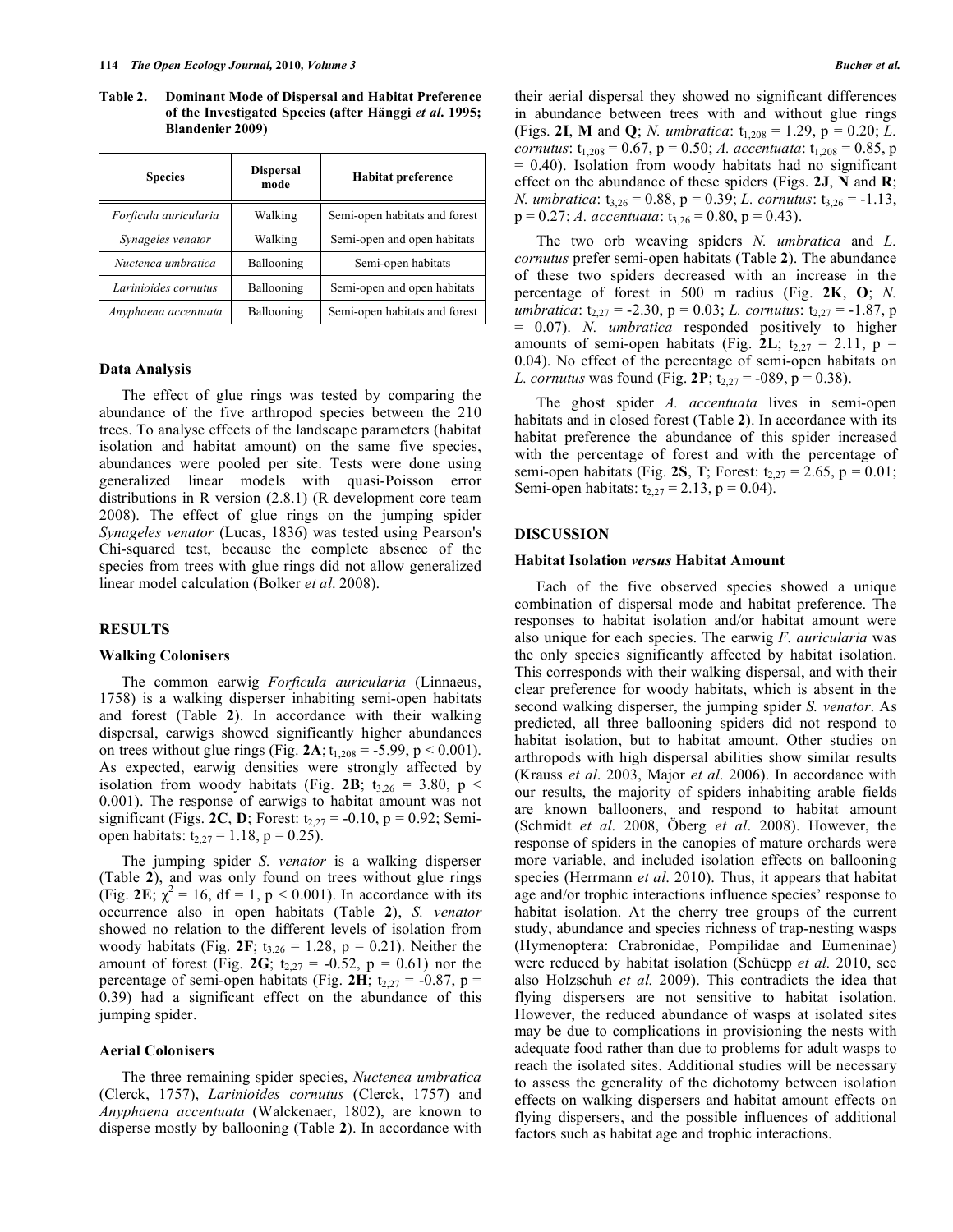

**Fig. (2).** Abundances of the common earwig *Forficula auricularia*, the jumping spider *Synageles venator*, the two orb weaving spiders *Nuctenea umbratica* and *Larinioides cornutus* and the ghost spider *Anyphaena accentuata* in relation to (A, E, I, M and Q) presence and absence of glue rings, (B, F, J, N and R) habitat isolation, (C, G, K, O and S) percentage of forest, and (D, H, L, P and T) amount of semiopen habitats (\*\*\* p < 0.001, \*\* p < 0.01, \* p < 0.05). Continuous lines indicate significant relationships (p < 0.05), dashed lines mark statistical trends ( $p < 0.1$ ).

## **Habitat Preference**

With respect to habitat preference of the ballooning species, the only species that preferred closed forest responded positively to the percentage of forest in the surrounding landscape. In contrast, both species without forest preference showed the opposite, negative response to forest cover. While all three ballooning spiders are common in semi-open habitats, only *N. umbratica* and *A. accentuata* had higher densities in landscapes with high amounts of semi-open habitats. It is likely that the preference for various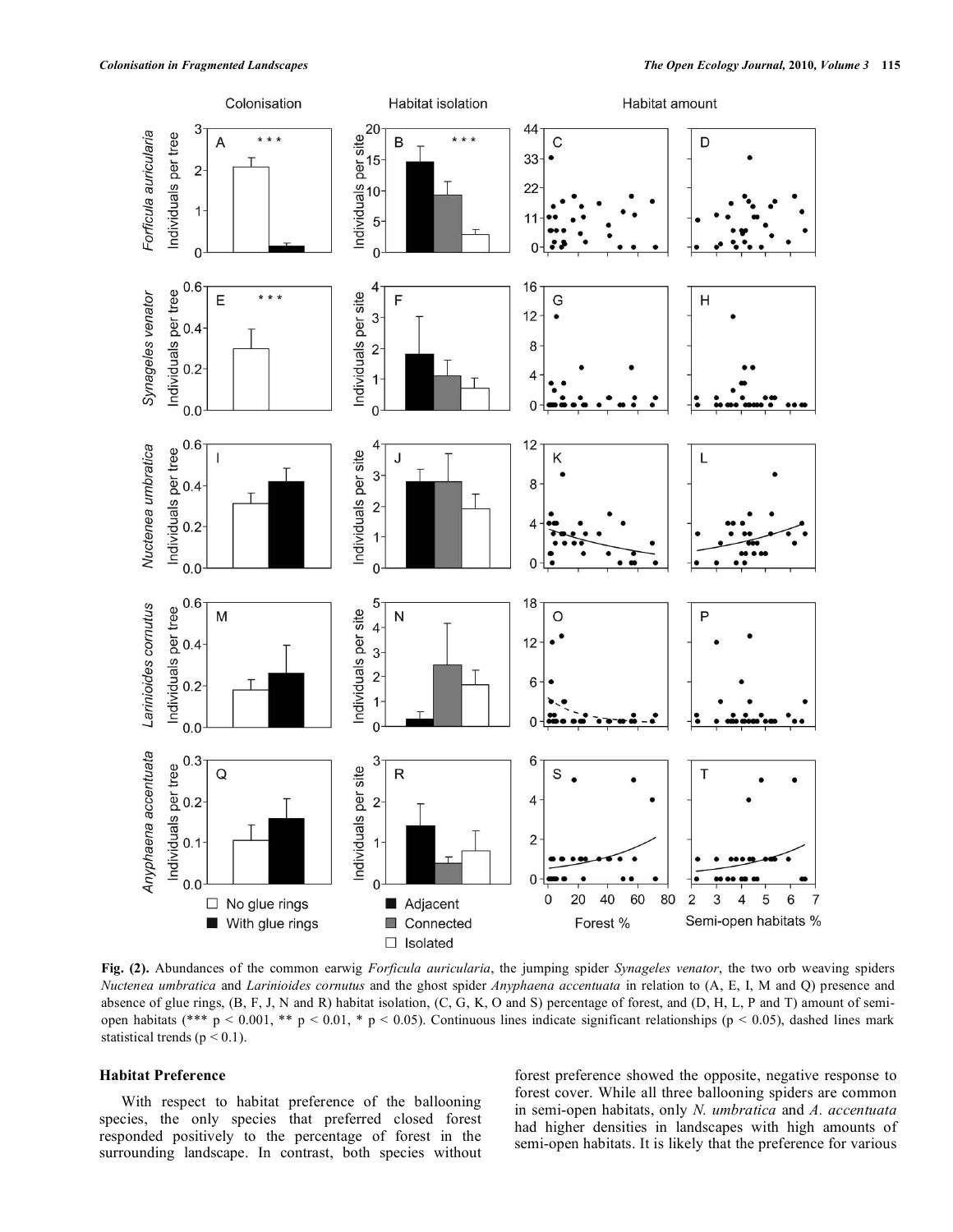open habitats such as wetlands and fallows by *L. cornutus* blurred a possible influence of the (quantitatively less important) semi-open habitats. Differential effects of habitat amount according to species habitat preference are known from spiders in arable fields. While species with a strong preference for arable habitats respond negatively to the amount of perennial habitats on a landscape scale, the majority of species are generalists and respond positively to the amount of perennial habitats (Pfiffner & Luka 2000, Schmidt *et al*. 2008).

#### **Colonisation Mode**

Glue rings proved to be well suited to determine the colonisation mode of arthropods, because the two species that disperse over the ground according to literature (Jacobs & Renner 1998, Blandenier 2009) were nearly absent from trees with glue rings. Densities of ballooning spider species were not reduced by glue rings. In contrast, all three species of ballooning spiders even tended towards higher densities on trees with glue rings compared to trees without glue rings. As ballooning spiders have limited or no control over their landing location, it could have been expected that numerous individuals need to climb the trees after landing in a nearby location, which would have led to reduced densities on trees with glue rings despite flying dispersal. However, the abundance of spiders is influenced by competitors and antagonists such as ants (Wise 1993), which were largely restricted to trees without glue rings (Stutz & Entling revised). Thus, the presence of ants may have countered a trend towards lower spider densities on trees without glue rings.

In summary, it proved highly useful to study habitat amount and isolation independently, which has rarely been done before in landscape-scale fragmentation studies (Fahrig 2003). All observed responses to habitat isolation and habitat amount were in accordance with the known biology of the species, and with theoretical predictions (Ewers & Didham 2006). This suggests that the traits dispersal mode and habitat preference are very well suited to predict the sensitivity of species to landscape fragmentation. However, examples from the literature suggest that additional factors such as habitat age and trophic interactions can affect the response of organisms to fragmentation and require further study.

#### **ACKNOWLEDGEMENTS**

We thank Raphael Didham, Peter Hambäck and two anonymous reviewers for comments on an earlier version of the manuscript, Debra Bailey and Beatrice Schüpbach who contributed to the landscape analyses and all farmers who provided land for study sites. The study was supported by the Swiss National Science foundation under grant number 3100A0-114058 to Felix Herzog and Martin (Schmidt-) Entling.

### **REFERENCES**

Blandenier, G (2009) Ballooning of spiders (Araneae) in Switzerland: general results from an eleven-year survey. *Bulletin of the British Arachnological Society*, 14, 308-16.

- Bolker, BM, Brooks, ME, Clark, CJ, Geange, SW, Poulsen, JR, Stevens, MHH & White, JS (2008) Generalized linear mixed models: a practical guide for ecology and evolution. *Trends in Ecology and Evolution*, 24, 127-35.
- Debinski, DM & Holt, RD (2000) A survey and overview of habitat fragmentation experiments*. Conservation Biology*, 14, 342-55.
- Ewers, RM & Didham, RK (2006) Confounding factors in the detection of species responses to habitat fragmentation. *Biological Reviews*, 81, 117-42.
- Fahrig, L (2003) Effects of habitat fragmentation on biodiversity. *Annual Review of Ecology Evolution and Systematics*, 34, 487-515.
- Farwig, N, Bailey, D, Bochud, E, Herrmann, J, Kindler, E, Reusser, N, Schüepp, C & Schmidt-Entling, MH (2009) Isolation from forest reduces pollination, seed predation and insect scavenging in Swiss farmland. *Landscape Ecology*, 24, 919-27.
- Hänggi, A, Stöckli, E & Nentwig, W (1995) Habitats of central European spiders. *Miscellanea Faunistica Helvetiae*, 4, 1-460.
- Hanski, I & Ovaskainen, O (2003) Metapopulation theory for fragmented landscapes. *Theoretical Population Biology*, 64, 119-27.
- Henle, K, Davies, KF, Kleyer, M, Margules, C & Settele, J (2004) Predictors of species sensitivity to fragmentation. *Biodiversity and Conservation*, 13, 207-51.
- Herrmann, JD, Bailey, D, Hofer, G, Herzog, F & Schmidt-Entling, MH (2010) Spiders associated with the meadow and tree canopies of orchards respond differently to habitat fragmentation. *Landscape Ecology*, 25, 1375-84.
- Holzschuh, A, Steffan-Dewenter, I & Tscharntke, T (2009) Grass strip corridors in agricultural landscapes enhance nest-site colonization by solitary wasps. *Ecological Applications*, 19, 123-32.
- Isaia, M, Bona, F & Badino, G (2006) Comparison of polyethylene bubble wrap and corrugated cardboard traps for sampling tree-inhabiting spiders. *Environmental Entomology*, 35, 1654-60.
- Jacobs, W & Renner, M (1998) Biologie und Ökologie der Insekten. Gustav Fischer Verlag, Stuttgart.
- Krauss, J, Steffan-Dewenter, I & Tscharntke, T (2003) Local species immigration, extinction, and turnover of butterflies in relation to habitat area and habitat isolation. *Oecologia*, 137, 591-602.
- Kruess, A & Tscharntke, T (1994) Habitat fragmentation, species loss, and biological control. *Science*, 264, 1581-4.
- Lindenmayer, DB & Fischer, J (2007) Tackling the habitat fragmentation panchreston. *Trends in Ecology and Evolution*, 22, 127-32.
- Major, RE, Gowing, G, Christie, FJ, Gray, M & Colgan, D (2006) Variation in wolf spider (Araneae: Lycosidae) distribution and abundance in response to the size and shape of woodland fragments. *Biological Conservation*, 132, 98-108.
- Öberg, S, Mayr, S & Dauber, J (2008) Landscape effects on recolonisation patterns of spiders in arable fields. *Agriculture Ecosystems & Environment*, 123, 211-8.
- Pfiffner, L & Luka, H (2000) Overwintering of arthropods in soils of arable fields and adjacent semi-natural habitats. *Agriculture Ecosystems & Environment*, 78, 215-22.
- Pekár, S (1999) Some observations on overwintering of spiders (Araneae) in two contrasting orchards in the Czech Republic. *Agriculture Ecosystems & Environment*, 73, 205-10.
- R development core team (2008) R: a language and environment for statistical computing. R foundation for statistical computing.
- Saunders, DA, Hobbs, RJ & Margules, CR (1991) Biological consequences of ecosystem fragmentation: a review. *Conservation Biology*, 5, 18- 32.
- Schmidt, MH, Thies, C, Nentwig, W & Tscharntke, T (2008) Contrasting responses of arable spiders to the landscape matrix at different spatial scales. *Journal of Biogeography*, 35, 157-66.
- Schüepp, C, Herrmann, JD, Herzog, F & Schmidt-Entling, MH (2010) Differential effects of habitat isolation and landscape composition on wasps, bees, and their enemies. *Oecologia*, DOI 10.1007/s00442-010-1746-6.
- Stutz, S & Entling, MH. Effects of the landscape context on aphid-antpredator interactions on cherry trees. *Biological Control* (Submitted).
- Thomas, CD (2000) Dispersal and extinction in fragmented landscapes. *Proceedings of the Royal Society of London, Series B*, 267, 139- 145.
- Tscharntke, T, Steffan-Dewenter, I, Kruess, A & Thies, C (2002) Characteristics of insect populations on habitat fragments: a mini review. *Ecological Research*, 17, 229-39.